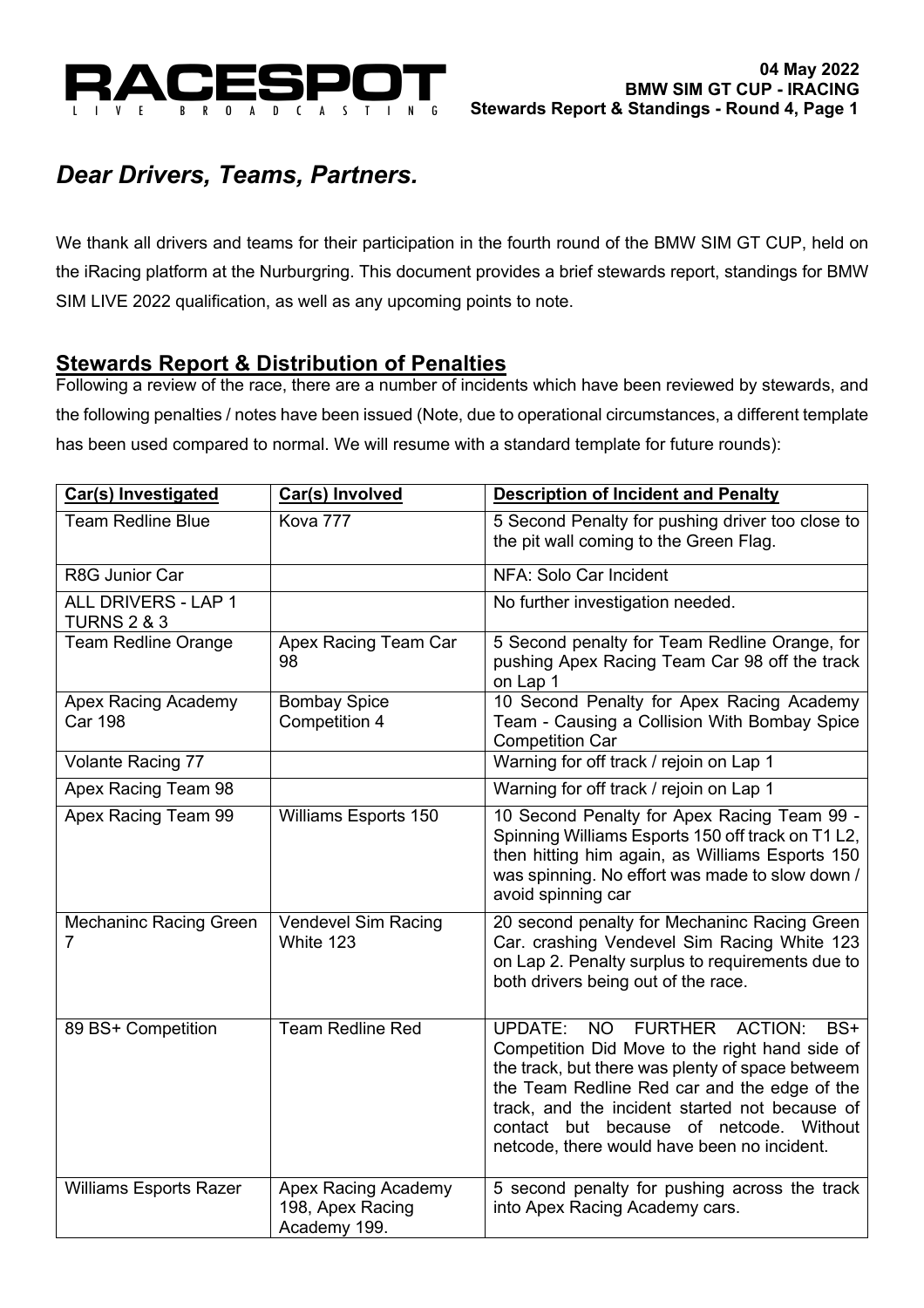

| <b>Obsidian Racing 13</b> | Urano eSports<br>DATAGROUP 90 | 5 Second Penalty For Obsidian Racing 13, for<br>turning around the Urano eSports DATAGROUP<br>90 car. Although there are many lines through the<br>corner, there was enough room between cars<br>entering the corner, and more room should have<br>been given by the Obsidian Racing 13 car. |
|---------------------------|-------------------------------|----------------------------------------------------------------------------------------------------------------------------------------------------------------------------------------------------------------------------------------------------------------------------------------------|
| R8G Esports 8             | Kova 707                      | Kova 707 Car was moving from the right hand<br>side of the track to pinch R8G Esports, which<br>then had limited room as the track was narrowing<br>then opening. In this case, as the Kova 707 car<br>is deemed to be at fault, even though they spun,<br>the incident will be deemed NFA.  |

An appeal has been received in relation to the incident at the start of the race between Team Redline Blue and KOVA 777. The appeals decision is as follows:

*This appeal was passed to our appeals steward, who does not do any decision making during races. The appeal steward has agreed with original stewards about the penalty, and in fact suggested a stronger penalty, however we believe the penalty originally issues was sufficient in line with previously issued penalties in the series.*

*Overall, although the second contact did include net code, it is the opinion of all who have reviewed this that your car was too aggressive at the start and imitated at least one contact by moving across*  into another cars space. The second incident occurred as a byproduct of the first, and the fact that at *the point of impact, net code or not, you were continuing to move across the track into another car, which had every right to be there, and was being pushed off of the race track as defined by the white lines.*

In addition, knowing that the collision predictor had changed for the worse and being aware of net *code possibilities, the stewards do not understand why you as a car felt to race so close to others at the start of the race at a time where an incident can be heightened. Knowing that there are incident reviews and that net code still causes damage and time loss to others, we expect drivers to be more careful, and not willing to just place incidents on net code as a get out of jail free card.*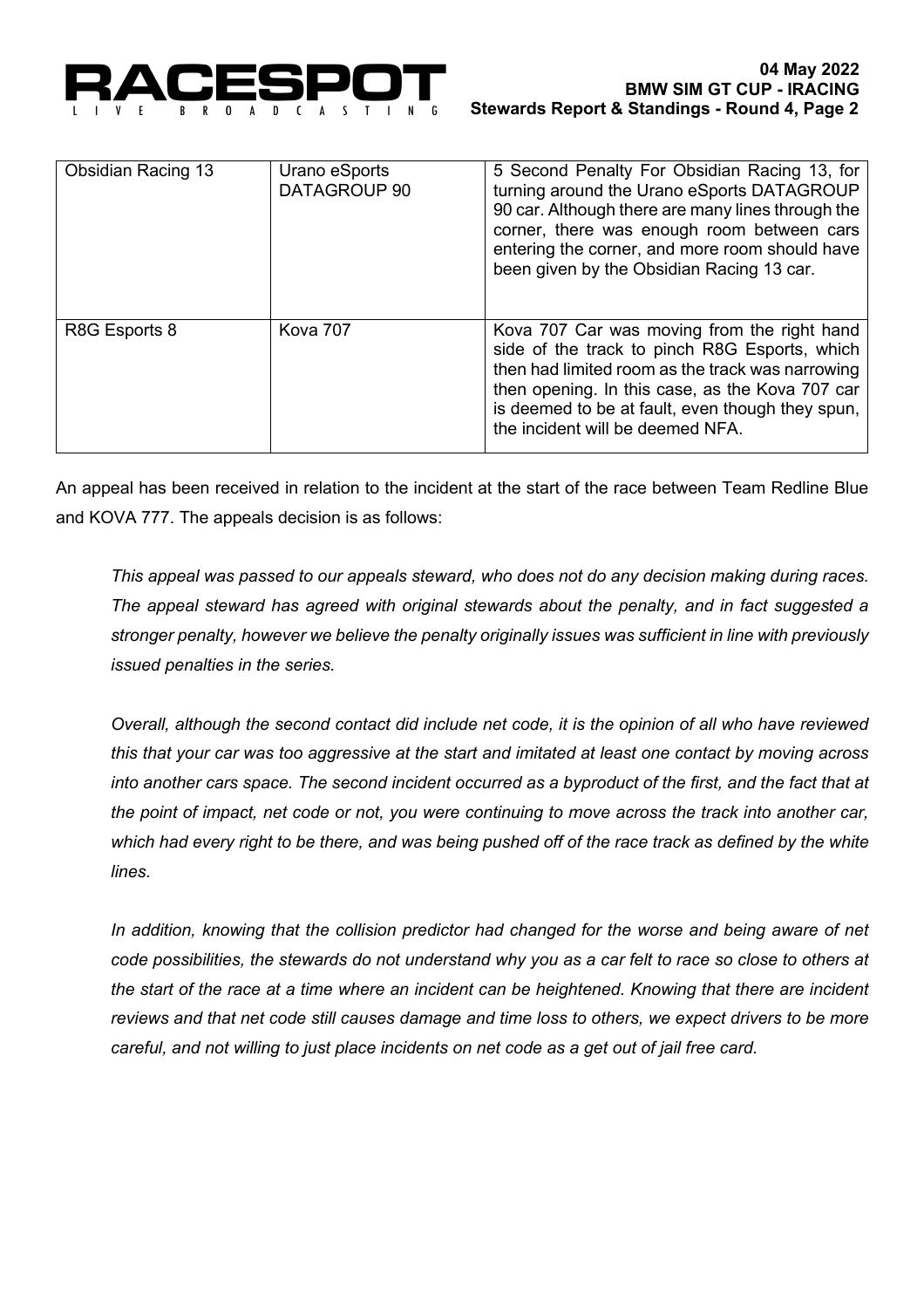

## **Revised Results After Round 4**

Following the application of penalties, the final race results from Round 4 are as follows.

| <b>Finish</b>  | <b>CF</b>      | <b>Name</b>                | <b>Drivers</b>              | Interval  | <b>Penalties</b> | <b>Total</b> |
|----------------|----------------|----------------------------|-----------------------------|-----------|------------------|--------------|
| Pos            | Pos            |                            |                             |           |                  | Interval     |
|                |                |                            | Valtteri Alander            |           |                  |              |
| 1              | 1              | <b>KOVA \$777</b>          | Matti Sipilä                | 0         |                  | 0            |
|                |                |                            | Luke A Bennett              |           |                  |              |
| $\overline{2}$ | 3              | <b>Team Redline Purple</b> | Diogo C. Pinto              | $-1.121$  |                  | $-1.121$     |
|                |                |                            | <b>Rainer Talvar</b>        |           |                  |              |
| 3              | $\overline{4}$ | <b>BS+COMPETITION #89</b>  | <b>Phil Denes</b>           | $-4.067$  |                  | $-4.067$     |
|                |                |                            | Chris Lulham                |           |                  |              |
| 4              | 2              | <b>Team Redline Blue</b>   | Gianni Vecchio              | $-0.87$   | -5               | $-5.87$      |
|                |                |                            | Valentin Mandernach         |           |                  |              |
| 5              | 5              | R8G Esports \$88           | Florian Lebigre2            | $-9.126$  |                  | $-9.126$     |
|                |                |                            | <b>Andre Melchers</b>       |           |                  |              |
| 6              | 6              | R8G Esports \$8            | Vlad Khimichev              | $-11.988$ |                  | $-11.988$    |
|                |                |                            | Dani Elgarbay               |           |                  |              |
| 7              | $\overline{7}$ | MSi eSports RED            | Gabi Montoro                | $-12.282$ |                  | $-12.282$    |
|                |                |                            | <b>Christopher Dambietz</b> |           |                  |              |
| 8              | 8              | <b>Team Redline Yellow</b> | Alexander Thiebe            | $-16.008$ |                  | $-16.008$    |
|                |                |                            | Alejandro Sánchez           |           |                  |              |
| 9              | 9              | Apex Racing Team #98       | <b>Maxime Brient</b>        | $-22.951$ |                  | $-22.951$    |
|                |                |                            | Tuomas Tähtelä              |           |                  |              |
| 10             | 10             | <b>KOVA \$707</b>          | Antti Ahola                 | $-26.515$ |                  | $-26.515$    |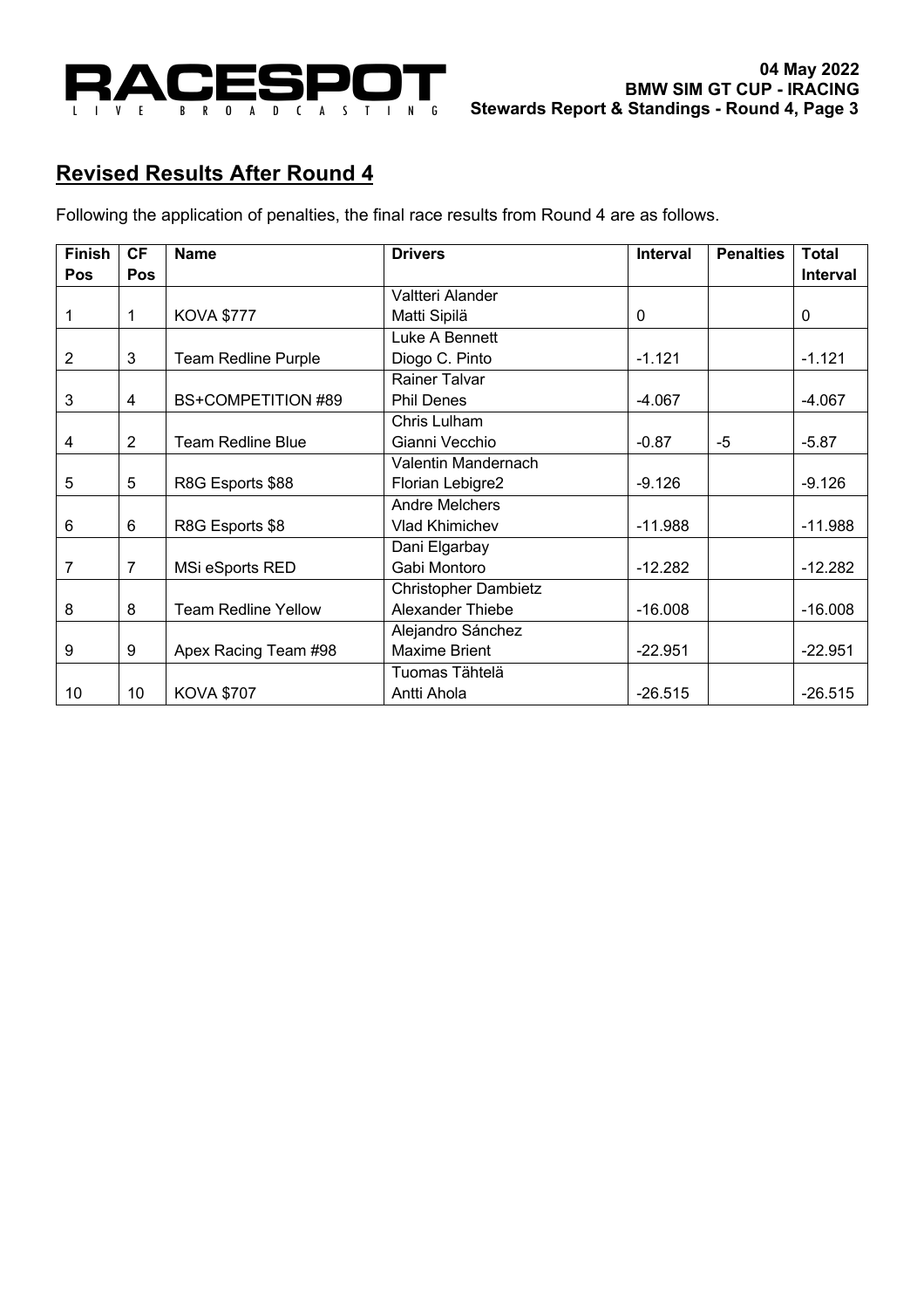

## **Standings After Round 4**

The confirmed qualification standings after Race 3 are below. Please note the following:

- Where there is a team identifier in a team (Car number, colour etc), this has been removed, as there is the chance that a driver may compete for one or more 'cars' within a team over the course of the season.
- Only the driver who sets the fastest lap will receive a bonus point. This is not issued to all drivers in a team. For this round, as the driver who set the fastest lap finished outside of the top 10, no bonus points will be awarded.

| Pos            | <b>Name</b>               | <b>Team</b>           | R <sub>1</sub>          | R <sub>2</sub> | R <sub>3</sub>          | R4             | <b>BP</b>   | <b>Total</b> |
|----------------|---------------------------|-----------------------|-------------------------|----------------|-------------------------|----------------|-------------|--------------|
| 1              | <b>Phil Denes</b>         | <b>BS+COMPETITION</b> |                         | 25             | 25                      | 15             |             | 65           |
| $\overline{2}$ | <b>Rainer Talvar</b>      | <b>BS+COMPETITION</b> |                         | 25             | 25                      | 15             |             | 65           |
| 3              | Chris Lulham              | <b>Team Redline</b>   | 25                      | 15             | $\overline{\mathbf{4}}$ | 12             | $\mathbf 1$ | 57           |
| $4 =$          | Gianni Vecchio            | <b>Team Redline</b>   | 25                      | 15             | $\overline{4}$          | 12             |             | 56           |
| $4 =$          | Diogo C. Pinto            | <b>Team Redline</b>   | 18                      | 18             | $\overline{2}$          | 18             |             | 56           |
| 6              | Luke A Bennett            | <b>Team Redline</b>   | 18                      | 18             |                         | 18             |             | 54           |
| 7              | Jamie Fluke               | Apex Racing Team      | 12                      | 12             | 15                      |                |             | 39           |
| $8 =$          | Matti Sipilä              | <b>KOVA</b>           |                         | 4              | 8                       | 25             |             | 37           |
| $8 =$          | Valtteri Alander          | <b>KOVA</b>           |                         | 4              | 8                       | 25             |             | 37           |
| 10             | Alejandro Sanchez         | Apex Racing Team      | 15                      |                | 15                      | $\overline{2}$ | $\mathbf 1$ | 33           |
| $11 =$         | Florian Lebigre2          | R8G Esports           |                         |                | 12                      | 10             |             | 22           |
| $11 =$         | Valentin Mandernach       | R8G Esports           |                         |                | 12                      | $10$           |             | 22           |
| 13             | <b>Maximilian Benecke</b> | <b>Team Redline</b>   | 1                       |                | 18                      |                | $\mathbf 1$ | 20           |
| 14             | Patrik Holzmann           | <b>Team Redline</b>   | 1                       |                | 18                      |                |             | 19           |
| $15 =$         | <b>Elvis Rankin</b>       | Apex Racing Team      | 12                      |                | 6                       |                |             | 18           |
| $15 =$         | Yohann Harth              | Apex Racing Team      |                         | 12             | $6\phantom{a}$          |                |             | 18           |
| $17 =$         | <b>Hugh Barter</b>        | R8G Esports           | 6                       | 10             |                         |                |             | 16           |
| $17 =$         | Andre Melchers            | R8G Esports           | 8                       |                |                         | $\,8\,$        |             | 16           |
| $17 =$         | Vlad Khimichev            | R8G Esports           | 8                       |                |                         | $\,8\,$        |             | 16           |
| 20             | Kevin Ellis Jr            | Apex Racing Team      | 15                      |                |                         |                |             | 15           |
| $21 =$         | Dani Elgarbay             | <b>MSi Esports</b>    |                         | 8              |                         | $6\phantom{1}$ |             | 14           |
| $21 =$         | Gabi Montoro              | <b>MSi Esports</b>    |                         | 8              |                         | $\,6\,$        |             | 14           |
| $23 =$         | <b>Thibault Cazaubon</b>  | R8G Esports           |                         | 10             | $\mathbf 1$             |                |             | 11           |
| $23 =$         | Antti Ahola               | <b>KOVA</b>           | $\overline{\mathbf{4}}$ | 6              |                         | $\mathbf{1}$   |             | 11           |
| $23 =$         | Tuomas Tähtelä            | <b>KOVA</b>           | $\overline{\mathbf{4}}$ | $\,6\,$        |                         | $\mathbf{1}$   |             | 11           |
| $26 =$         | Gaël VALERO               | Apex Racing Academy   |                         |                | 10                      |                |             | 10           |
| $26 =$         | Kenny Roosen              | Valkyrie esport X     | 10                      |                |                         |                |             | 10           |
| $26 =$         | Mario Vartanian           | R8G Esports           | 6                       |                | $\overline{\mathbf{4}}$ |                |             | 10           |
| $26 =$         | Simeon Lynch              | Valkyrie esport X     | 10                      |                |                         |                |             | 10           |
| $26 =$         | Thijs J Simons            | Apex Racing Academy   |                         |                | 10                      |                |             | 10           |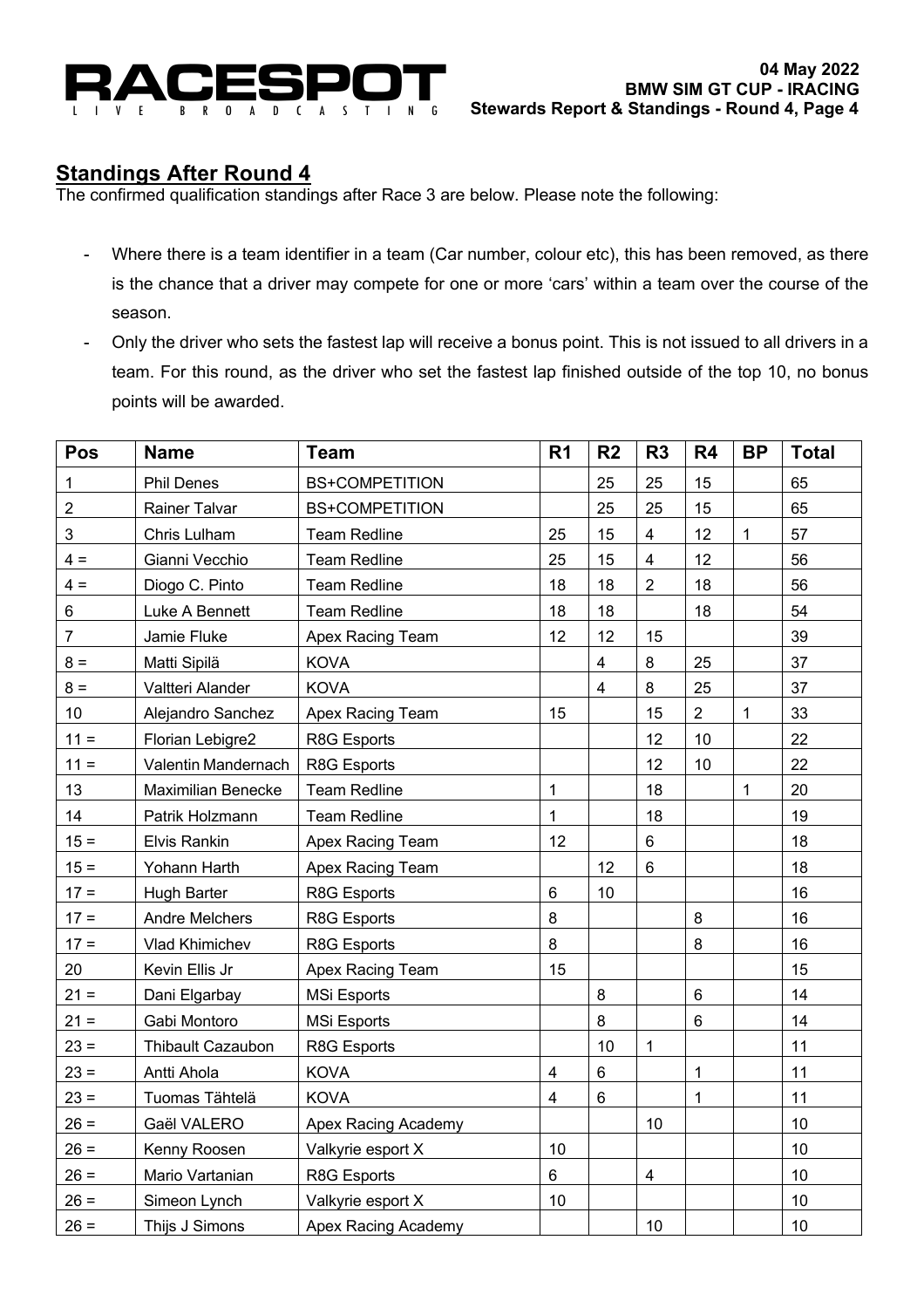

| $31 =$ | Alexander Thiebe               | Team Redline            |   | $\overline{2}$ |   | 4 | 6 |
|--------|--------------------------------|-------------------------|---|----------------|---|---|---|
| $31 =$ | Christopher<br>Dambietz        | Team Redline            |   | $\overline{2}$ |   | 4 | 6 |
| $33 =$ | Bruno do Carmo                 | Full Time Esports by TK | 2 |                |   |   | 2 |
| $33 =$ | Gustavo Ariel                  | Full Time Esports by TK | 2 |                |   |   | 2 |
| $33 =$ | Luke McKeown                   | Team Redline            |   |                | 2 |   | 2 |
| $36 =$ | Marek<br>Przemyslaw<br>Lemanek | R8G Esports             |   |                |   |   |   |
| $36 =$ | Sergio Ignacio2                | Zennith Esports         |   |                |   |   |   |
| $36 =$ | Yago Martinez                  | Zennith Esports         |   |                |   |   |   |
|        | <b>Maxime Brient</b>           | Apex Racing Team        |   |                |   | ⌒ |   |

#### **Notes for upcoming races**

Please find some information for upcoming races below. These detail potential considerations relating to participation, and ensuring fair competition.

#### *Brake Dragging*

We are aware of accusations made by teams about brake dragging, and saw some evidence of this ourselves when reviewing qualifying during the first round of the championship at Daytona. As it was not made clear previously, and not all drivers had read the stewards report due to it being in the wrong location, it was not possible for us to police, however moving forward:

- 1. NO CAR will be allowed to brake drag on their qualifications lap for BMW SIM GT CUP (Top Split).
- 2. We have requested that qualifying scrutiny be upgraded to strict to support this.
- 3. Any car seen to be brake dragging to gain an advantage will be DISQUALIFIED from earning qualification points for BMW SIM LIVE 2022 for the race in question.
- 4. In the event of car(s) being disqualified from the race from earning qualification points, these will be distributed further down the field as needed.
- 5. Persistent brake dragging by teams will see them DISQUALIFIED for participating in BMW SIM LIVE 2022. In these cases, invitations will be given to teams further down the field as needed.

We thank you in advance for your co-operation in this matter. If you have any questions, please do not hesitate to contact me on Discord.

#### *Telemetry & Replays*

Teams are requested to keep a replay file of their race, and a copy of their telemetry files to support race stewards in their investigations and decision making. These should be kept for 2 weeks, to allow for stewards to consider investigations that may be initiated during the race, or as part of a post race review.